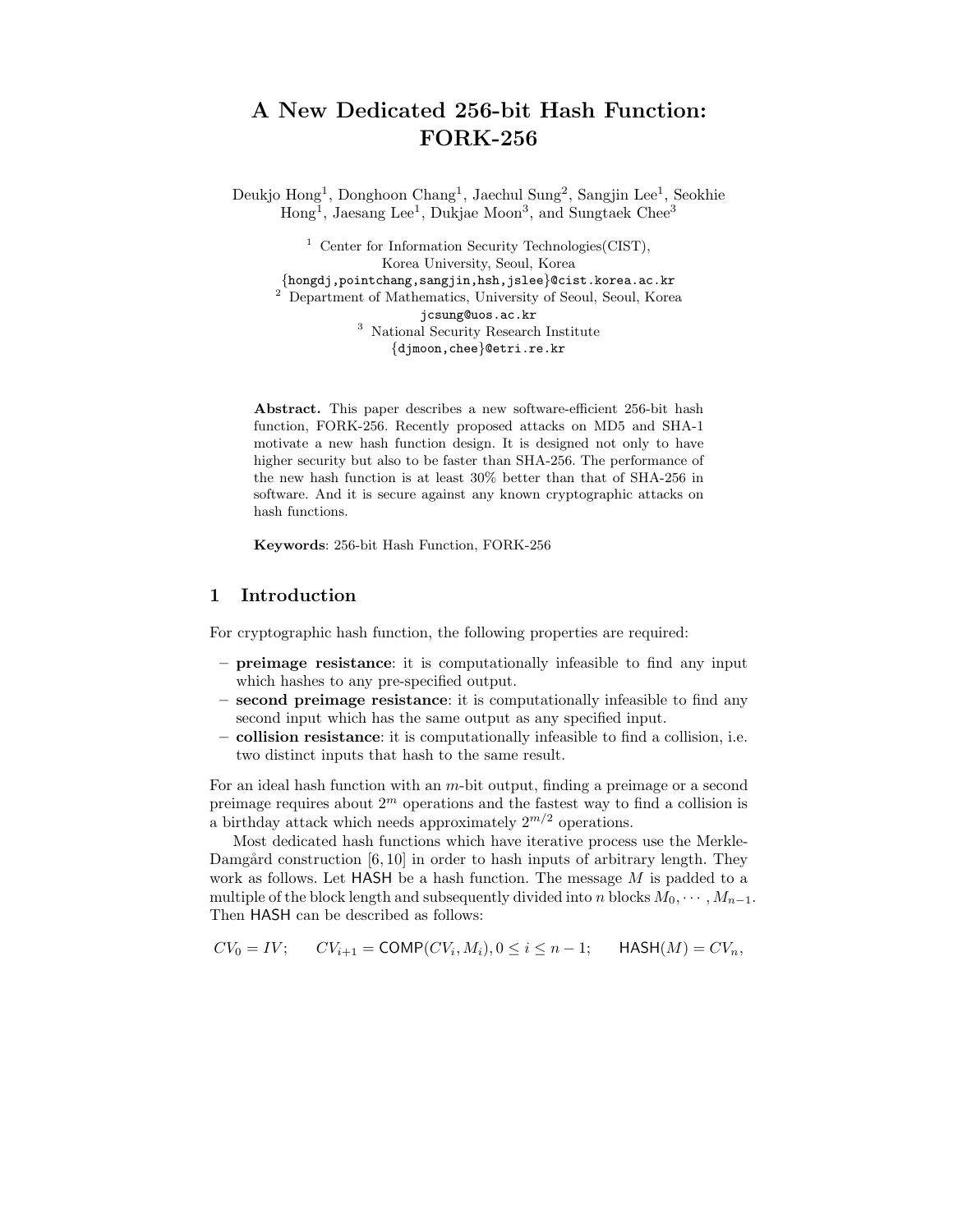where COMP is the compression function of HASH, CV*i*'s are chaining variables, and IV is a fixed initial value.

The most popular method of designing compression functions of dedicated hash functions is a serial successive iteration of a small step function, as like round functions of block ciphers. Many hash functions such as MD4 [12], MD5 [13], HAVAL [19], SHA-family [11], etc., follow that idea. Attacks on hash functions have been focused on vanishing the difference of intermediate values caused by the difference of messages. On the other hand, a hash function has been considered secure if it is computationally hard to vanish such difference in its compression function. Usually, the lower the probability of the differential characteristic is, the harder the attack is. Therefore a step function is regarded as a good candidate if it causes a good avalanche effect in the serial structure. A function which has a good diffusion property can not be so light in general. However, most step functions have been developed to be light for efficiency. This may be why MD4-type hash functions including SHA-1 are vulnerable to Wang et al.'s collision-finding attack [15–18].

RIPEMD-family [9] has somewhat different approach for designing a secure hash function. The attacker who tries to break members of RIPEMD-family should aim simultaneously at two ways where the message difference passes. This design strategy is still successful because so far there is not any effective attack on RIPEMD-family except the first proposal of RIPEMD. However, RIPEMD-family have heavier compression functions than hash functions with serial structure. For example, the first proposal of RIPEMD consists of two lines of MD4. Total number of steps is twice as many as that of MD4. Also, the number of steps of RIPEMD-160 is almost twice as many as that of SHA-0.

In this paper, we propose a new dedicated hash function FORK-256. According to the above observation, we determined the design goals (of compression function) as follows.

- **–** It should have a 256-bit output because the security of 2<sup>128</sup> operations is recommended for symmetric key cryptography as the computing power increases.
- **–** Its structure should be resistant against known attacks including Wang et al.'s attack [1–5, 7, 8, 14–18].
- **–** The performance should be as competitive as that of SHA-256.

## **2 Description of FORK-256**

In this section, we will describe FORK-256. These are basic notations used in FORK-256.

> $\boxplus$ : addition mod  $2^{32}$ ⊕ : XOR (eXclusive OR)  $A^{\lll s}$ : s-bit left rotation for a 32-bit string A  $|A|_{512}$ : the number of 512-bit blocks in a string A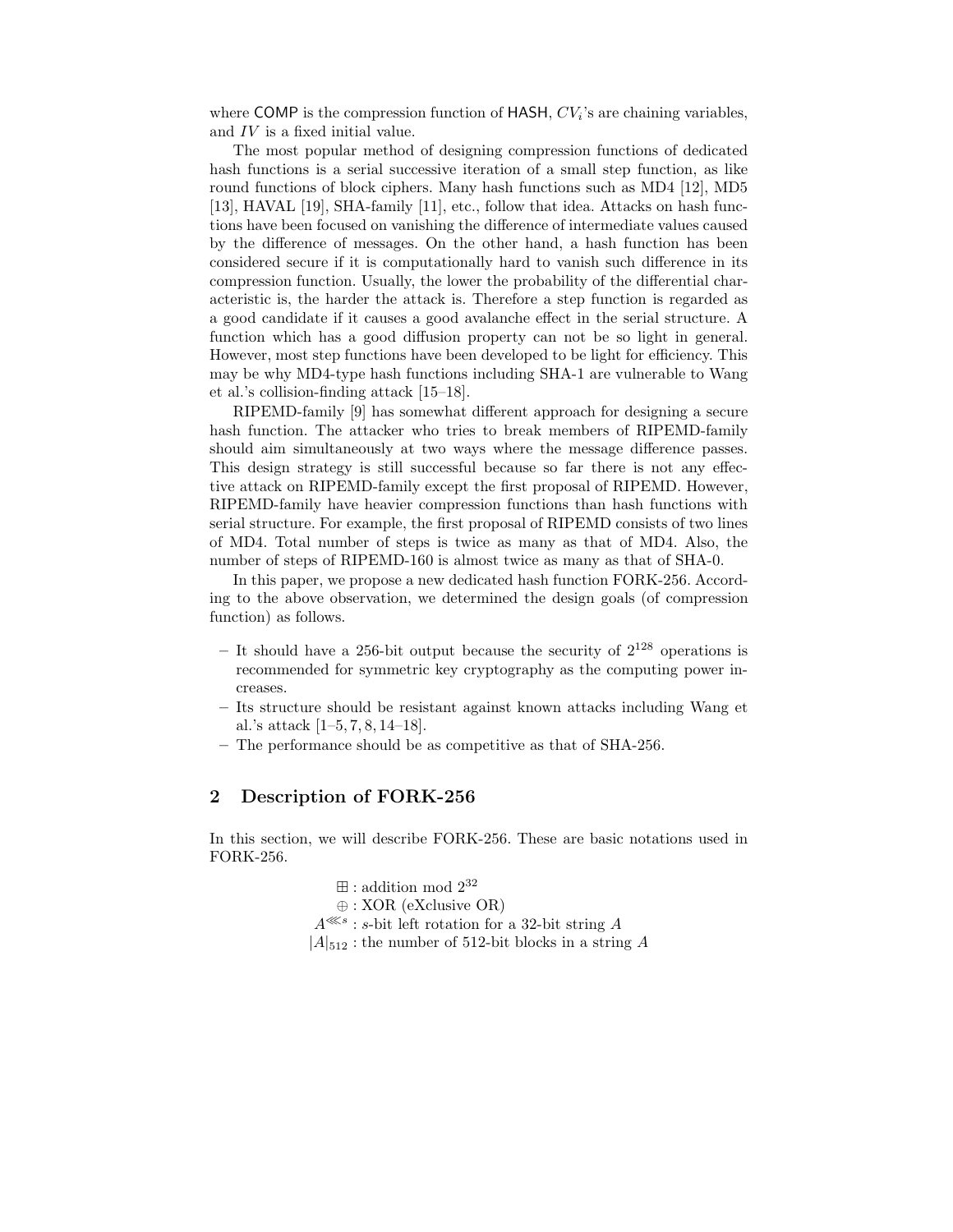## **2.1 Construction of FORK-256**

FORK-256 employs Merkle-Damgård construction with the compression function FORK256COMP( $\cdot$ , $\cdot$ ) and the padding method PAD( $\cdot$ ) as follows: For the initial value  $CV_0 = IV$  and the message M,

 $FORK256HASH(CV_0, M)$  $n \leftarrow |$ PAD $(M)|_{512};$ Partition  $|PAD(M)|_{512}$  into n 512-bit blocks  $M_0, \cdots, M_{n-1}$ ; For  $i = 0$  to  $n - 1$  {<br>  $C V_{i+1} \leftarrow$  FORK2  $CV_{i+1} \leftarrow \textsf{FORK256COMP}(CV_i, M);$ Return CV*n*;

### **2.2 Message Block Length and Padding**

The message block length of the compression function FORK256COMP is 512-bit. PAD pads a message by appending a single bit 1 next to the least significant bit of the message, followed by zero or more bit 0's until the length of the message is 448 modulo 512, and then appends to the message the 64-bit original message length modulo  $2^{64}$ .

#### **2.3 Structure of FORK-256 Compression Function**

Fig. 1 depicts the outline of the compression function FORK256COMP. The name 'FORK' was originated from the figure. FORK256COMP hashes a 512-bit string to a 256-bit string. It consists of four parallel branch functions,  $BRANCH<sub>1</sub>$ , BRANCH<sub>2</sub>, BRANCH<sub>3</sub>, and BRANCH<sub>4</sub>. Let  $CV_i = (CV_i[0], CV_i[1], \cdots, CV_i[7])$ where  $CV_i[j]$  is a 32-bit word. The initial value  $CV_0$  is set as follows:

| $CV_0[0] = 0x6a09e667$ | $CV_0[1] = 0$ xbb67ae85 |
|------------------------|-------------------------|
| $CV_0[2] = 0x3c6ef372$ | $CV_0[3] = 0$ xa54ff53a |
| $CV_0[4] = 0x510e527f$ | $CV_0[5] = 0x9b05688c$  |
| $CV_0[6] = 0x1f83d9ab$ | $CV_0[7] = 0x5be0cd19$  |
|                        |                         |

Let us see the computing procedure of the *i*-th iteration of FORK256COMP. The message block  $M_i$  is partitioned to 16 32-bit Words  $(M_i[0], \cdots M_i[15])$ . Let  $R_j^{(s)} = (R_j^{(s)}[0], \dots, R_j^{(s)}[7])$  for  $1 \le j \le 4$  and  $0 \le s \le 8$  where each  $R_j^{(s)}[t]$  is a 32-bit word for  $0 \le t \le 7$ .  $R_j^{(8)}$  is the output of BRANCH<sub>j</sub> on the inputs  $CV_i$ <br>and M<sub>j</sub> for  $1 \le i \le 4$  and computed as follows: and  $M_i$ , for  $1 \leq j \leq 4$  and computed as follows:

$$
R_j^{(8)} = \text{BRANCH}_j(CV_i, M_i), \text{ for } 1 \le j \le 4
$$

where  $R_j^{(s)}$ 's are used in computation of BRANCH<sub>j</sub> for  $1 \le j \le 4$  and  $0 \le j \le 7$  Consequently  $CV_{i+1} = (CV_{i+1}[0], \ldots, CV_{i+1}[7])$  is the output of the *i*-th s  $\leq$  7. Consequently,  $CV_{i+1} = (CV_{i+1}[0], \cdots, CV_{i+1}[7])$  is the output of the *i*-th iteration of FORK256COMP and computed as follows:

$$
CV_{i+1}[t] = CV_i[t] \boxplus ((R_1^{(8)}[t] \boxplus R_2^{(8)}[t]) \oplus (R_3^{(8)}[t] \boxplus R_4^{(8)}[t])), \text{ for } 0 \le t \le 7.
$$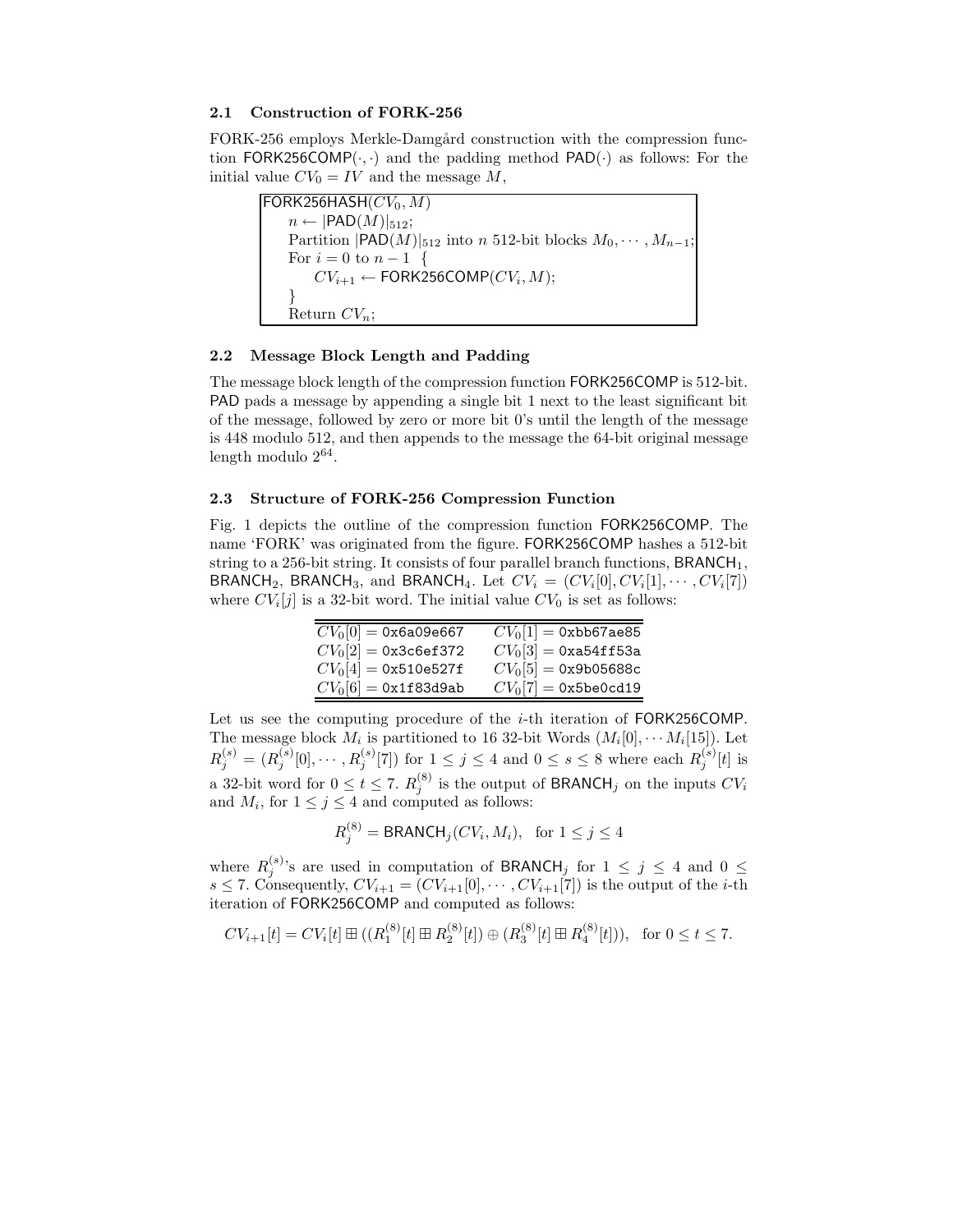

**Fig. 1.** Outline of the FORK-256 compression function, FORK256COMP



**Fig. 2.** Step function of FORK-256, STEP ( $0 \le s \le 7, 1 \le j \le 4$ )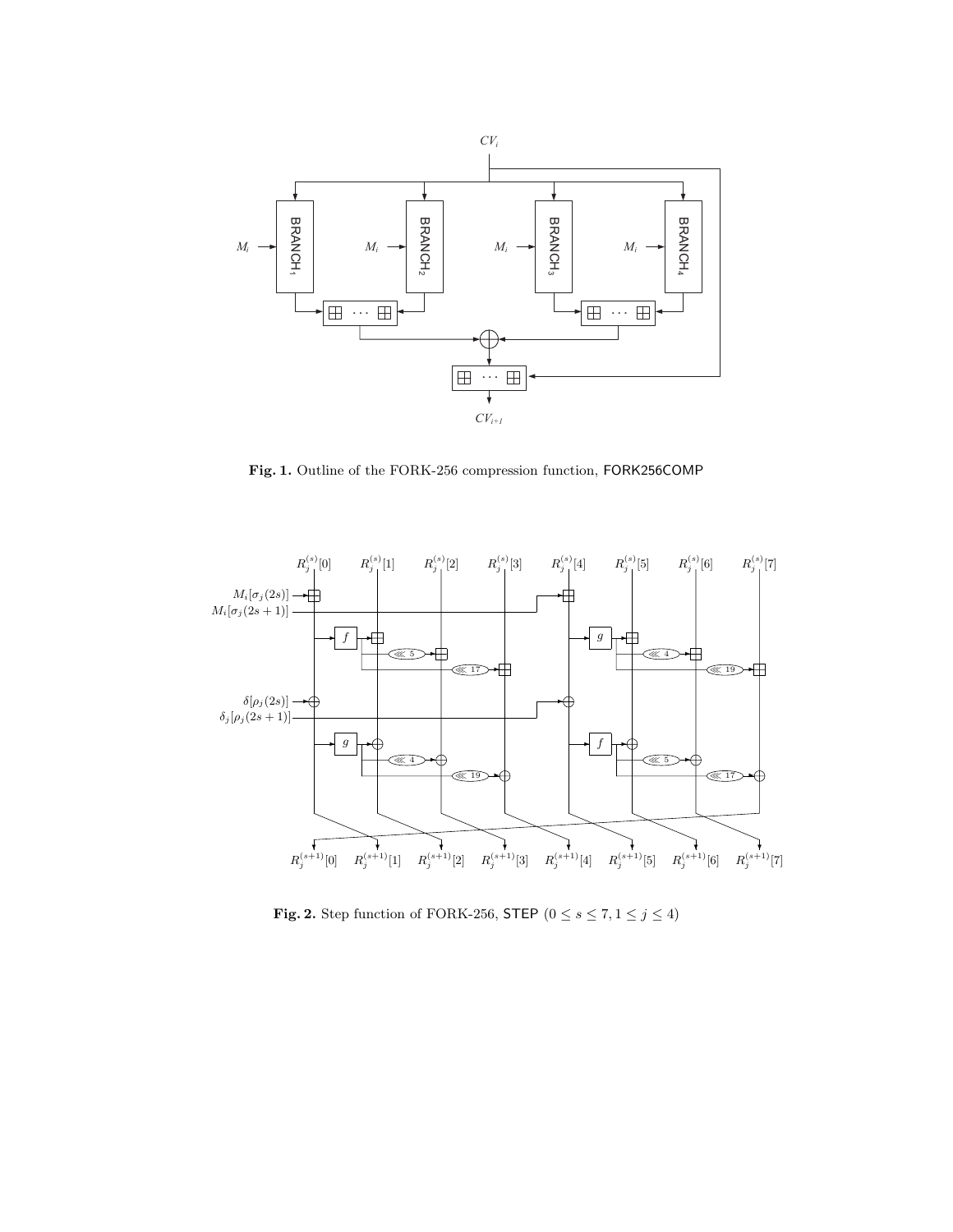## **2.4 Branch Function**

Each BRANCH<sub>j</sub> for  $1 \leq j \leq 4$  is computed on the inputs  $CV_i$  and  $M_i$  as follows:

 $BRANCH_j(CV_i, M_i)$ <br> $P^{(0)}$  $R_j^{(0)} \leftarrow CV_i;$ <br>For  $s = 0$  to For  $s = 0$  to 7 {<br> $P(s+1) = 57$  $R_j^{(s+1)} \leftarrow \textsf{STEP}(R_j^{(s)}, M_i[\sigma_j(2s)], M_i[\sigma_j(2s+1)], \delta[\rho_j(2s)], \delta[\rho_j(2s+1)]);$ Return  $R_j^{(8)}$ ;

**Message Word Ordering** Each BRANCH<sub>j</sub> for  $1 \leq j \leq 4$  uses the message words  $M_i[0], \cdots, M_i[15]$  with different order  $\sigma_j$ .

| $\boldsymbol{s}$            |  |        |                 | 5 | 6  |     |          | 9             |   |   | ച | 13 | 15       |
|-----------------------------|--|--------|-----------------|---|----|-----|----------|---------------|---|---|---|----|----------|
| $\sigma_1$<br>$\mathcal{L}$ |  | 2<br>Ω | 4               | 5 | 6  |     | 8        | 9             |   |   |   |    |          |
| $\sigma_2$                  |  |        | 8               |   | っ  |     | ച        | $\mathcal{P}$ |   | 5 | 6 |    |          |
| $\overline{\sigma_3}$       |  |        | 19              | റ | a  | 1 ດ |          |               |   | 8 | 5 |    | $\Omega$ |
| $\sigma_4$                  |  | 8      | 15 <sup>°</sup> |   | 13 |     | $\Omega$ |               | 9 | ച |   |    | ◠        |
|                             |  |        |                 |   |    |     |          |               |   |   |   |    |          |

**Table 1.** Message word ordering

**Constants** FORK256COMP totally uses sixteen constants:

| $= 0x428a2f98$<br>$\delta[0]$    | $= 0x71374491$<br>$\delta$ [1] |
|----------------------------------|--------------------------------|
| $\delta[2]$<br>$= 0xb5c0fbcf$    | $= 0xe9b5dba5$<br>$\delta$ [3] |
| $= 0x3956c25b$<br>$\delta[4]$    | $= 0x59f111f1$<br>$\delta$ [5] |
| $\delta[6] = 0x923f82a4$         | $\delta[7] = 0$ xab1c5ed5      |
| $\delta[8] = 0 \times 1807$ aa98 | $\delta[9] = 0x12835b01$       |
| $\delta[10] = 0x243185$ be       | $\delta[11] = 0x550c7dc3$      |
| $\delta[12] = 0x72$ be5d74       | $\delta[13] =$ 0x80deb1fe      |
| $\delta[14] =$ 0x9bdc06a7        | $\delta[15] =$ 0xc19bf174      |
|                                  |                                |

These constants are used in each  $\mathsf{BRANCH}_j$  with different order  $\rho_j$  for  $1 \leq j \leq 4$ .

**Step Function** In the s-th step of BRANCH<sub>j</sub> for  $1 \leq j \leq 4$  and  $0 \leq s \leq 7$ ,<br>**STEP** subjects  $P^{(s+1)}$  on the invatig  $P^{(s)}$ ,  $M_{\text{loc}}(2)$ ,  $M_{\text{loc}}(2)$ ,  $(2)$ ,  $(3)$ ,  $(4)$ STEP outputs  $R_j^{(s+1)}$  on the inputs  $R_j^{(s)}$ ,  $M_i[\sigma_j(2s)]$ ,  $M_i[\sigma_j(2s+1)]$ ,  $\delta[\rho_j(2s)]$ ,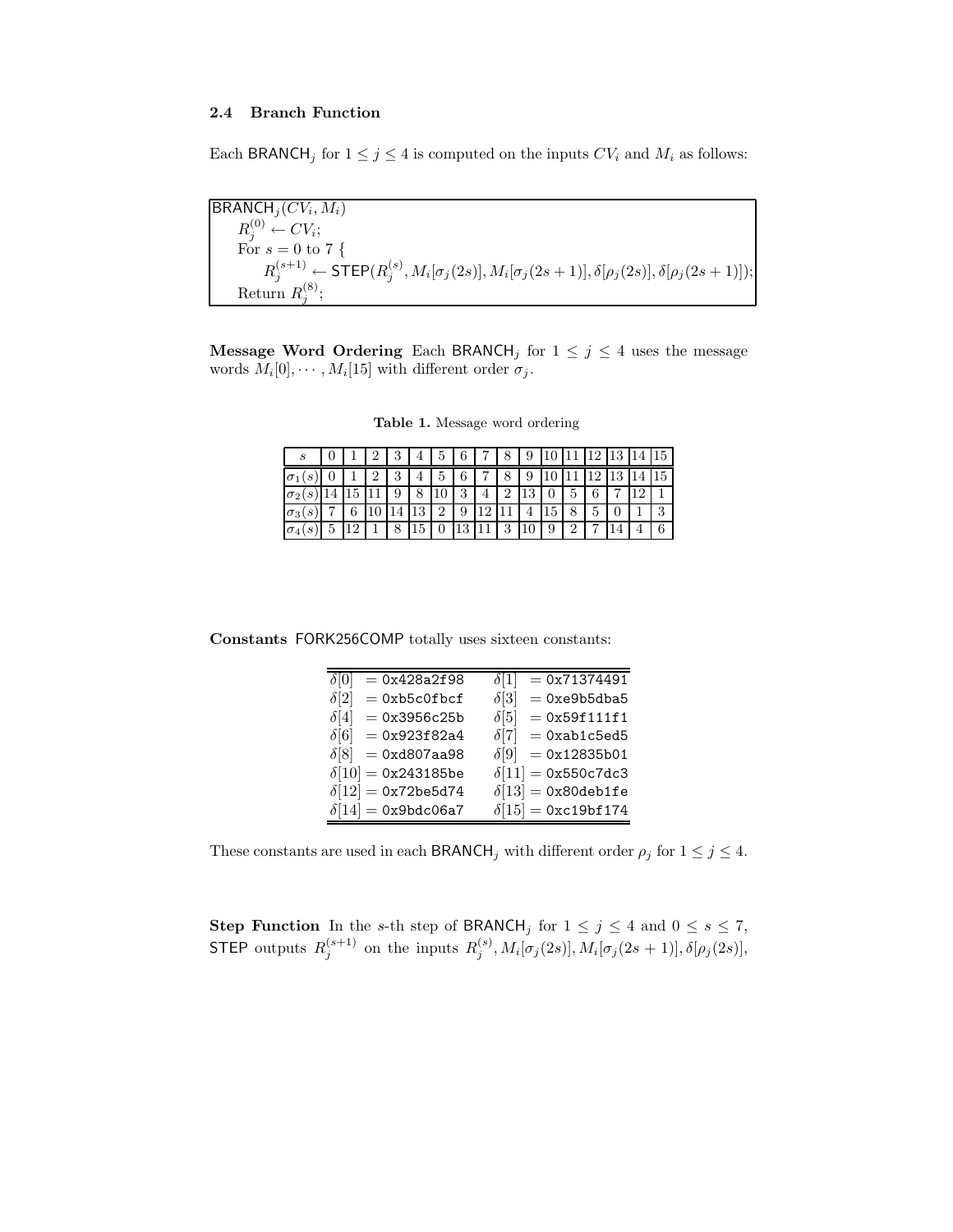**Table 2.** Constant ordering

| S        |  |        |    | 4 | 5  | 6              |   |                | 9              |   |   | 12             | 13       | 14 | 15 <sup>1</sup> |
|----------|--|--------|----|---|----|----------------|---|----------------|----------------|---|---|----------------|----------|----|-----------------|
|          |  | ٠,     | 3  | 4 | 5  | 6              | 7 | 8              | 9              |   |   | 12             | 13       |    | 15              |
| $\rho_2$ |  | 19.    | ച  |   | 10 | 9              | 8 | $\overline{ }$ | 6              | 5 |   | 3              | $\Omega$ |    |                 |
| $\circ$  |  | 2<br>υ | റ  | 5 |    | $\overline{ }$ | 6 | 9              | 8              |   |   | 19<br>TΟ       | 1 ດ      | 15 | 14              |
| $\rho_4$ |  | 12     | 13 |   |    | 8              | 9 | 6              | $\overline{ }$ | 4 | 5 | $\overline{2}$ | 3        |    |                 |

and  $\delta[\rho_j(2s+1)]$ , and  $R_j^{(s+1)}$  is computed as follows (See Fig. 2):

$$
R_j^{(s+1)}[0] = R_j^{(s)}[7] \boxplus g(R_j^{(s)}[4] \boxplus M_i[\sigma_j(2s+1)])^{\lll 21}
$$
  
\n
$$
\oplus f(R_j^{(s)}[4] \boxplus M_i[\sigma_j(2s+1)] \boxplus \delta[\rho_j(2s+1)])^{\lll 27},
$$
  
\n
$$
R_j^{(s+1)}[1] = R_j^{(s)}[0] \boxplus M_i[\sigma_j(2s)] \boxplus \delta[\rho_j(2s)],
$$
  
\n
$$
R_j^{(s+1)}[2] = R_j^{(s)}[1] \boxplus f(R_j^{(s)}[0] \boxplus M_i[\sigma_j(2s)])
$$
  
\n
$$
\oplus g(R_j^{(s)}[0] \boxplus M_i[\sigma_j(2s)] \boxplus \delta[\rho_j(2s)]),
$$
  
\n
$$
R_j^{(s+1)}[3] = R_j^{(s)}[2] \boxplus f(R_j^{(s)}[0] \boxplus M_i[\sigma_j(2s)])^{\lll 5}
$$
  
\n
$$
\oplus g(R_j^{(s)}[0] \boxplus M_i[\sigma_j(2s)] \boxplus \delta[\rho_j(2s)])^{\lll 9},
$$
  
\n
$$
R_j^{(s+1)}[4] = R_j^{(s)}[3] \boxplus f(R_j^{(s)}[0] \boxplus M_i[\sigma_j(2s)])^{\lll 17}
$$
  
\n
$$
\oplus g(R_j^{(s)}[0] \boxplus M_i[\sigma_j(2s)] \boxplus \delta[\rho_j(2s)])^{\lll 21},
$$
  
\n
$$
R_j^{(s+1)}[5] = R_j^{(s)}[4] \boxplus M_i[\sigma_j(2s+1)] \boxplus \delta[\rho_j(2s+1)],
$$
  
\n
$$
R_j^{(s+1)}[6] = R_j^{(s)}[5] \boxplus g(R_j^{(s)}[4] \boxplus M_i[\sigma_j(2s+1)]] \boxplus \delta[\rho_j(2s+1)]),
$$
  
\n
$$
R_j^{(s+1)}[7] = R_j^{(s)}[6] \boxplus g(R_j^{(s)}[4] \boxplus M_i[\sigma_j(2s+1)]] \boxplus \delta[\rho_j(2s+1)])^{\lll 5},
$$
  
\n
$$
\oplus f(R_j^{(s)}
$$

where  $f$  and  $g$  are nonlinear functions as follows:

$$
f(x) = x \boxplus (x^{\lll 7} \oplus x^{\lll 22}),
$$
  

$$
g(x) = x \oplus (x^{\lll 13} \boxplus x^{\lll 27}).
$$

# **3 Design Strategy**

## **3.1 Motivation for Our Proposal**

In 2004, Wang et al.'s attacks on MD4, MD5, HAVAL, and RIPEMD [15, 16] and SHA-0/1 [17, 18] brought a big impact on the field of symmetric key cryptography including hash function. However, RIPEMD-128/160 are the algorithms which are still secure against their attacks. No attacks on them are found so far.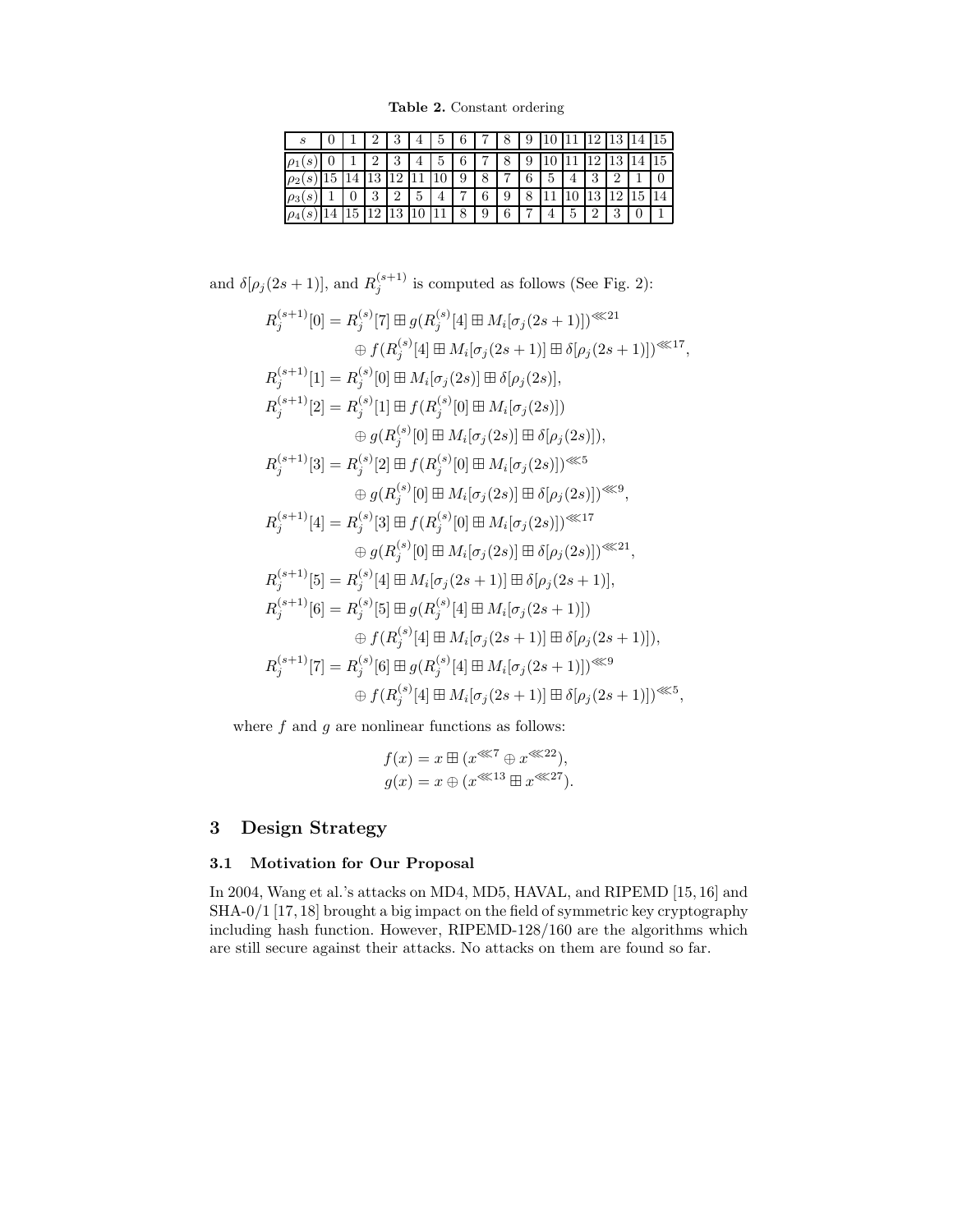They were designed to have two parallel lines, which is different from MD4, MD5 and SHA-family. This makes an attacker take into account two lines simultaneously. However, since each line needs almost same operation of MD5 and SHA algorithms, its efficiency was degenerated almost half of them. This motivates our design. We use four lines instead of two.

In order to overcome disadvantage of RIPEMD algorithms, we manage to reduce operations for step functions of each line. The message reordering of each branch is deliberately designed to be resistant against Wang et al.'s attack and differential attacks. The function  $f$  and  $g$  in each step are chosen to have good avalanche effects.

## **3.2 Design Principle**

**Structure** The compression function FORK256COMP consists of 4 Branches. In the security aspect, we can give the security against known attacks with the different message ordering in branches. For example, RIPEMD, which consists of 2 branches, was fully attacked by Wang et al. [15] because RIPEMD has the same message ordering in 2 branches. On the other hand, in case of RIPEMD-128/160, there is no attack result because RIPEMD-128/160 have different message ordering in branches. In the implementation aspect, FORK-256 can be implemented efficiently because the message ordering is simpler than the message expansion such as that of SHA-256.

**Constants** Each BRANCH<sub>j</sub> uses 16 different constants  $\delta[t]$  for  $0 \le t \le 15$ . By using constants we pursue the goal to disturb the attacker who tries to find a good differential characteristic with a relatively high probability. So, we prefer the constants which represent the first 32 bits of the fractional parts of the cube roots of the first sixteen four prime numbers.

**Nonlinear Functions** The nonlinear functions f and g of FORK256COMP output one word on the input of one word, and their outputs are XORed or added modulo  $2^{32}$  to the multiple words in the chaining variables. Due to this property,  $f$  and  $g$  propagate the difference of a message word to the chaining variables.

**Shift Rotations in Nonlinear Functions** If the addition is changed into the bitwise xor operation in  $f$  and  $g$ , nonlinear functions are generalized as  $x \oplus (x^{\lll s_1} \oplus x^{\lll s_2})$ . We consider all  $465 = \binom{31}{2}$  cases for  $s_1$  and  $s_2$  and want to define this relations estimately the following 7 conditions  $\text{HW}(a_1)$  denotes the define shift rotations satisfying the following 7 conditions.  $HW(w)$  denotes the Hamming Weight of a 32-bit word w. Let x be an input of f or g and let y be  $f(x)$  or  $q(x)$ .

- **–** The branch number of f and g is 4.
- If  $HW(x) = 2$ , then  $HW(y) \geq 4$ .
- $-$  If HW(x) = 3, then HW(y)  $\geq 3$ .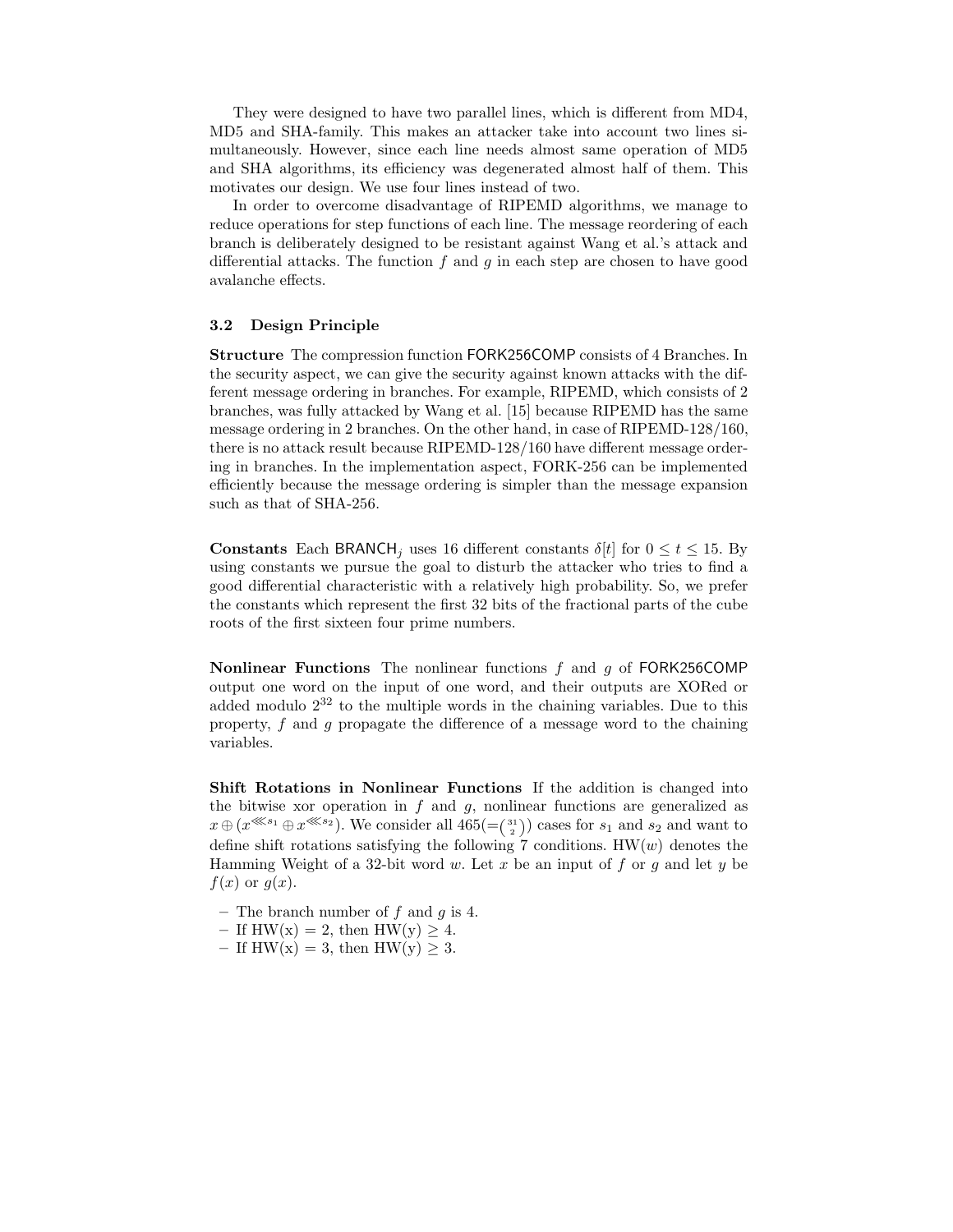- $-$  If HW(x) = 4, then HW(y) > 4.
- $-$  If HW(y) = 1, then HW(x) > 17.
- $-$  If HW(y) = 2, then HW(x) > 14.
- **–** The interval of shift rotations are greater than or equal to 4.

We determined the shift rotations such that  $f$  and  $g$  satisfy the above conditions.

**Message Word Ordering** We adopt the message word ordering instead of the message word extension. If an attacker constructs an intended differential characteristics for one branch function, the ordering of message words will cause unintended differential patterns in the other branch functions. This is the core part of the security in the compression function. We considered the following four conditions in defining the message word ordering.

- **–** Balance of upper (step 0∼3) and lower (step 4∼7) parts : each word should be applied twice to upper and lower parts, respectively.
- **–** Balance of left and right parts : each word should be applied twice to left and right parts, respectively.
- **–** Balance of sums of indices:
	- Each word should be applied four times and indexed by 0∼15.
	- Total sum of indices is 480. Therefore, the average of sum of indices applied to each word is 30.
	- We searched the ordering so that the sum of indices corresponding to each word is around 25∼35.
- **–** Conditions which do not have same differential patterns in all branches:
	- Specific differential pattern used at a branch may be applied to other branches.
	- Therefore, except the case of giving a same difference to all words, we try to find an ordering such that there is no same differential patterns in all branches.

**Shift Rotations and Rank** In the step function, 5 and 17, the values of shift rotation, are fixed. Then we search all the case and find candidate values (corresponding to 9 and 21) so that the rank of the linearly-changed step function is maximized. The maximum of the rank is 252. Finally we select 9 and 21 among candidate values so that differences generated from the outputs of f and g functions do not overlap when a message word inserted at a step function has an one-bit difference.

## **4 Security Analysis of FORK-256**

### **4.1 Collision-Finding Attack**

We can analyze the collision-finding attacker's behavior in the aspect of message difference. Let  $\Delta R_j^{(8)}$  be the output difference of BRANCH<sub>j</sub> for  $1 \leq j \leq 4$ .<br>Henally the attacker expects the following event for finding collisions: Usually, the attacker expects the following event for finding collisions:

$$
(\Delta R_1^{(8)}[t] \boxplus \Delta R_2^{(8)}[t]) \oplus (\Delta R_3^{(8)}[t] \boxplus \Delta R_4^{(8)}[t]) = 0, \text{ for } 0 \le t \le 7.
$$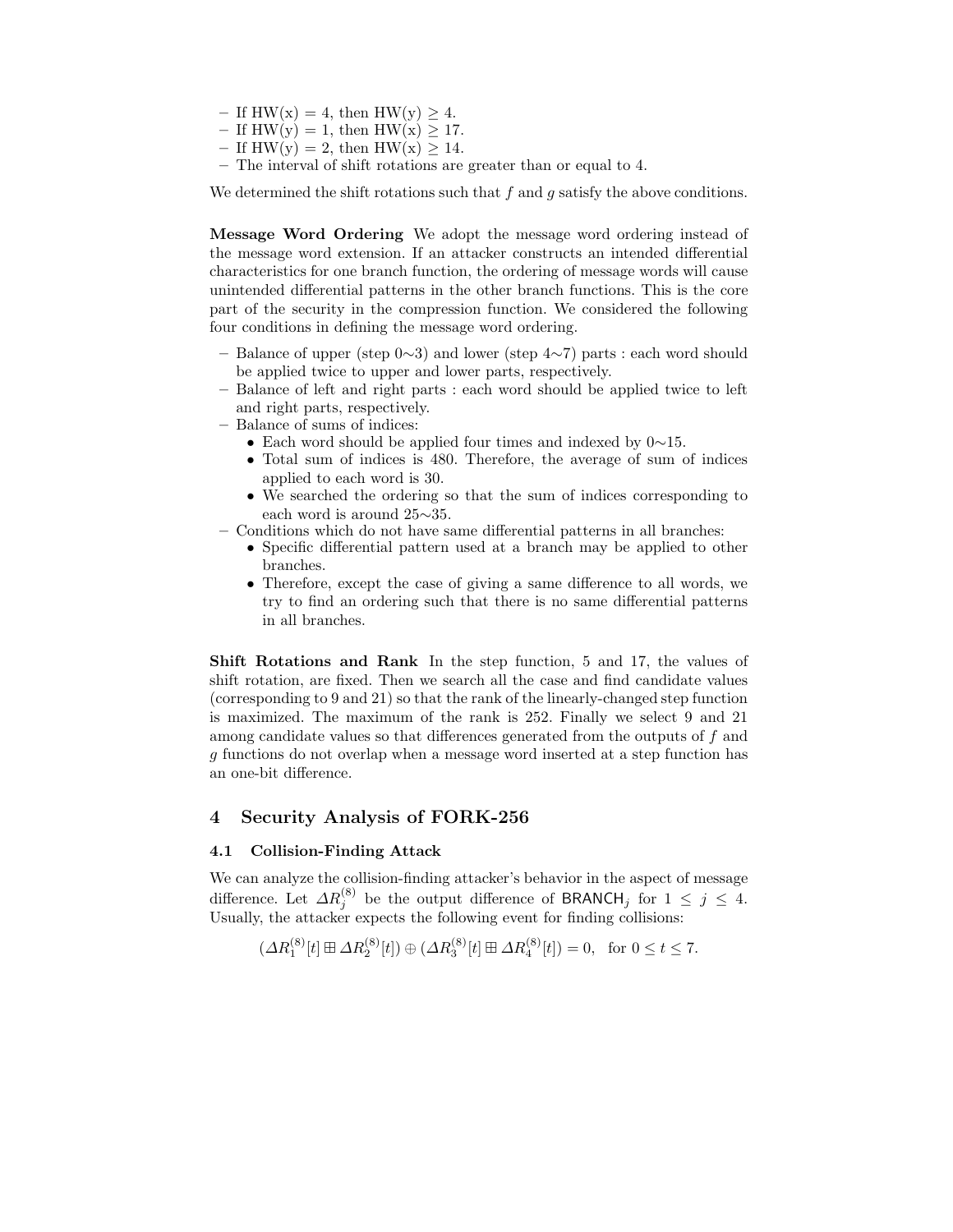For this, he can take several strategies:

- 1. The attacker constructs a differential characteristic with high probability for a branch function, say BRANCH<sub>1</sub>, and then expects that  $\Delta R_3^{(8)}[t]\boxplus \Delta R_4^{(8)}[t]\boxplus$  $\Delta R_2^{(8)}[t]$  is equal to  $\Delta R_1^{(8)}[t]$  for  $0 \le t \le 7$ .<br>2. The attacker constructs two distinct differential characteristics, and expects
- that  $\Delta R_1^{(8)} = -\Delta R_2^{(8)}$  and  $\Delta R_3^{(8)} = -\Delta R_4^{(8)}$  for  $0 \le t \le 7$ .<br>The attacker inserts the message difference which yields sam
- 3. The attacker inserts the message difference which yields same message difference pattern in four branches, and expects that same differential characteristic occurs simultaneously in four branches. Then the output difference of the compression function vanishes if the hamming weight of the output difference of each branch is small. This is because the final output is generated with using  $\oplus$  and  $\boxplus$  by turns.

Let us see the first strategy. If we assume that the outputs of each branch function is random, the probability of the event is almost close to 2*−*256. It is also difficult for the attacker to mount any attack following the second strategy because he should find such differential pattern of the message words.

Third strategy is relatively easy for the attacker to perform. For example, if he inserts the same difference to all the message words, then the same message difference pattern occurs in every branches. However, the message word reordering was designed so that the third strategy is satisfied only if the attacker inserts the same difference to all the message words. Under the assumption that every step is independent, we can compute the upper bound of the probability that such kind of differential characteristic occurs, which frustrates the attacker.

## **4.2 Attacks Using Inner Collision Patterns**

When the attacker inserts the differences to the message words, the event that the difference of the intermediate value becomes zero often occurs. It is called *inner collision*. We call a differential characteristic which causes an inner collision with a probability, *inner collision pattern*.

Note that an inner collision is not a real collision, but the notion of inner collision pattern is important in cryptanalysis of hash function because it can be repeatedly used to yield a real collision with a high probability. The main idea of attacks on SHA-0 and SHA-1 is also the repetition of an inner collision pattern. So, in hash functions with a serial structure it is related to the resistance against collision-finding attack how many time an inner collision can be repeated.

Let us focus on only one branch function. We omit the subscript index in the variables. We can construct 5-step inner collision pattern easily. Let  $\Delta R^{(s)}[t]$  be the difference of  $R^{(s)}[t]$ , and let  $\Delta M[\sigma(i)]$  be the difference of  $M[\sigma(i)]$ . Table 3<br>and 4 show two among 5-step inner collision patterns in one branch function and 4 show two among 5-step inner collision patterns in one branch function, which we found. They holds with the probability 2*−*<sup>40</sup>, respectively.

If we apply these patterns to  $\text{BRANCH}_1$ , the output difference  $\Delta R_1^{(8)}$  will be used in the probability  $2^{-40}$ . As mentioned in the previous subsection, however zero with the probability 2*−*<sup>40</sup>. As mentioned in the previous subsection, however, it is hard to use the pattern for the attack on FORK-256 because the following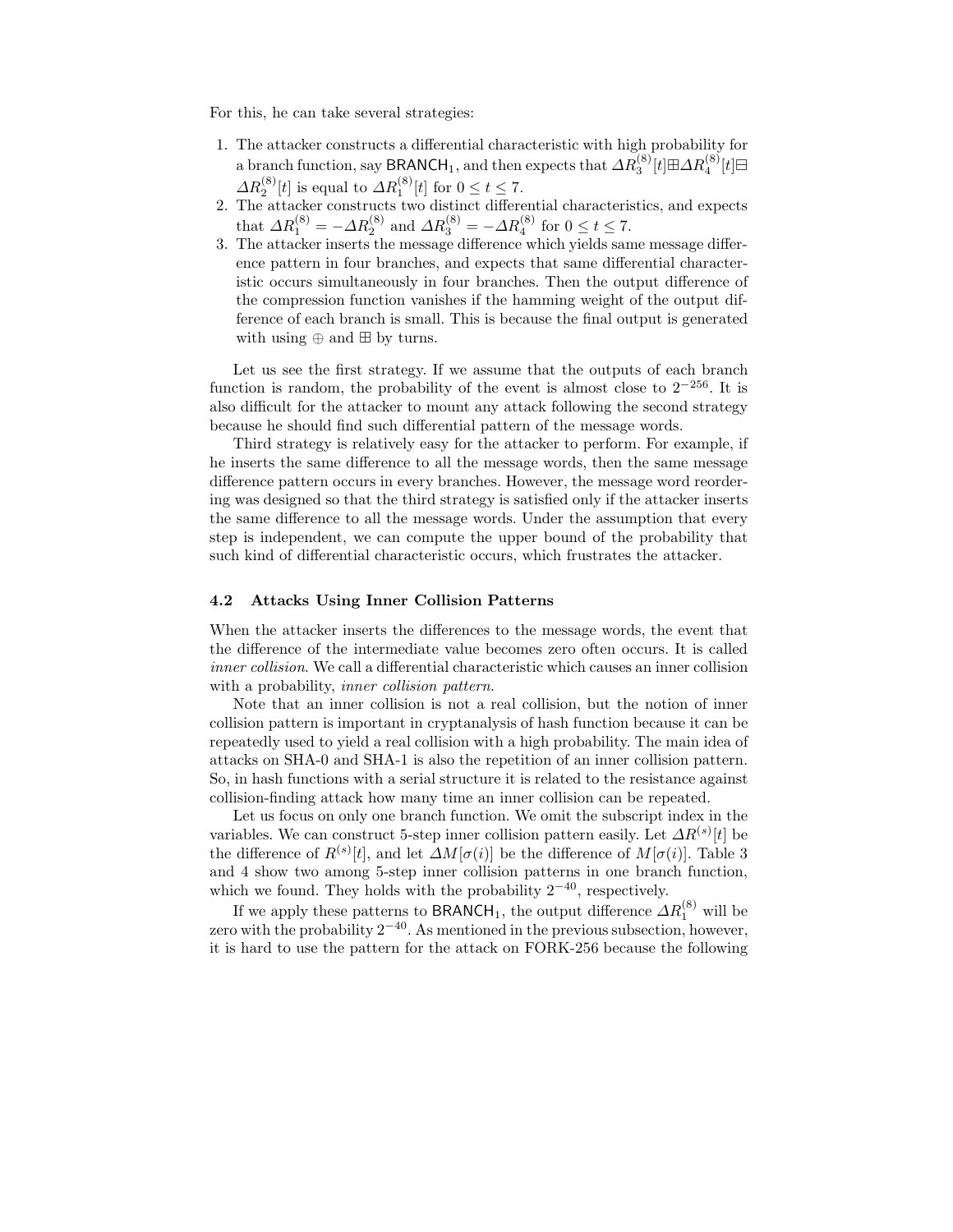events seldom occurs: either that the computation of the output differences of the other branches is zero or that the other branches have the same differential pattern in the message words as  $BRANCH<sub>1</sub>$ .

| S                        | $\Omega$  | 1               | $\overline{2}$ | 3                     | 4  |
|--------------------------|-----------|-----------------|----------------|-----------------------|----|
| $\Delta M[\sigma(2s)]$   | 31        |                 |                |                       |    |
| $\Delta M[\sigma(2s+1)]$ |           | 1,6,15,16,20,23 | 3,4,8,11,21,26 | 6, 12, 21, 26         | 31 |
| $\Delta R^{(s)}[0]$      |           |                 |                |                       |    |
| $\Delta R^{(s)}[1]$      |           | 31              |                |                       |    |
| $\varDelta R^{(s)}[2]$   |           | 6, 12, 21, 26   | 31             |                       |    |
| $\Delta R^{(s)}[3]$      |           | 3,4,8,11,21,26  | 6, 12, 21, 26  | 31                    |    |
| $\Delta R^{(s)}[4]$      |           | 1,6,15,16       | 3,4,8,11,20,23 | 6, 12, 21, 26, 21, 26 | 31 |
| $\Delta R^{(s)}[5]$      |           |                 |                |                       |    |
| $\Delta R^{(s)}[6]$      |           |                 |                |                       |    |
| $\varDelta R^{(s)}[7]$   |           |                 |                |                       |    |
| Prob.                    | $2^{-10}$ | $2^{-16}$       | $2^{-10}$      | $2^{-4}$              |    |

**Table 3.** Case 1. 5-step inner collision pattern in a branch: The numbers in the entries of the table denotes the bits in which the difference is 1.

**Table 4.** Case 2. 5-step inner collision pattern in a branch: The numbers in the entries of the table denotes the bits in which the difference is 1.

| S                        | $\theta$  | 1               | $\overline{2}$ | 3             | 4  |
|--------------------------|-----------|-----------------|----------------|---------------|----|
| $\Delta M[\sigma(2s)]$   |           | 1,6,15,16,20,23 | 3,4,8,11,21,26 | 6, 12, 21, 26 | 31 |
| $\Delta M[\sigma(2s+1)]$ | 31        |                 |                |               |    |
| $\varDelta R^{(s)}[0]$   |           | 1,6,15,16,20,23 | 3,4,8,11,21,26 | 6, 12, 21, 26 | 31 |
| $\Delta R^{(s)}[1]$      |           |                 |                |               |    |
| $\varDelta R^{(s)}[2]$   |           |                 |                |               |    |
| $\varDelta R^{(s)}[3]$   |           |                 |                |               |    |
| $\varDelta R^{(s)}[4]$   |           |                 |                |               |    |
| $\varDelta R^{(s)}[5]$   |           | 31              |                |               |    |
| $\varDelta R^{(s)}[6]$   |           | 6,12,21,26      | 31             |               |    |
| $\varDelta R^{(s)}[7]$   |           | 3,4,8,11,21,26  | 6, 12, 21, 26  | 31            |    |
| Prob.                    | $2^{-10}$ | $2^{-16}$       | $2^{-10}$      | $2^{-4}$      |    |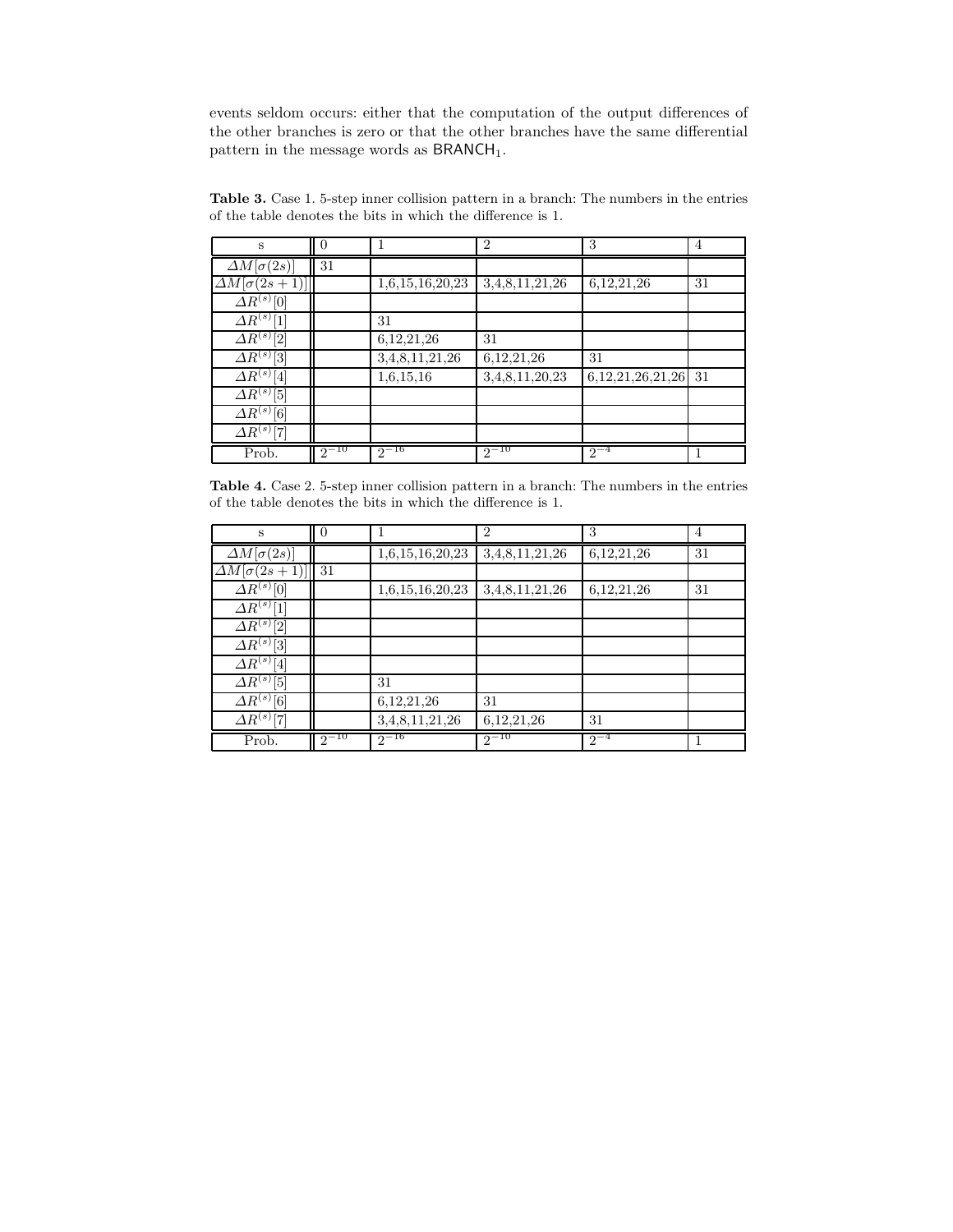# **5 Efficiency and Performance**

In this section we compare the total number of operations and the performance of FORK-256 and SHA-256. The total number of operations is compared in the Table 5.

| operation                                  | $FORK-256$ SHA-256 |      |
|--------------------------------------------|--------------------|------|
| addition $(+)$                             | 472                | 600  |
| bitwise operation $(\oplus, \wedge, \vee)$ | 328                | 1024 |
| shift $(\ll, \gg)$                         |                    | 96   |
| shift rotation $(\lll, \ggl)$              | 512                | 576  |

**Table 5.** Number of operations used in FORK-256 and SHA-256

Table 6 shows the performance of FORK-256 and SHA-256 in the two environments. The environments are denoted by *CPU/OS/Compiler* and the following notations are used in description of environments for simplicity.

> Pen3 : Pentium III, 801 MHz Pen4 : Pentium IV, 2.0 GHz WinXP : Microsoft Windows XP Professional ver 2002 VC : Microsoft Visual C++ Ver 6.0

**Table 6.** Performance of FORK-256 and SHA-256

|               |         | FORK-256   | SHA-256      |            |  |  |  |  |
|---------------|---------|------------|--------------|------------|--|--|--|--|
| environment   | Mbps    | Cycle/Byte | <b>M</b> bps | Cycle/Byte |  |  |  |  |
| Pen3/WinXP/VC | 192.010 | 31.413     | 132.469      | 44.581     |  |  |  |  |
| Pen4/WinXP/VC | 521.111 | 28.755     | 318.721      | 46.372     |  |  |  |  |

## **6 Summary**

In this paper we have proposed a new dedicated 256-bit hash function FORK-256. The main features are the followings;

- **–** The structure of the compression function consists of 4 parallel branch functions.
- **–** Nonlinear functions f and g are quite different from the boolean functions which have been used in existing hash functions, and updates multiple words.
- **–** The ordering of the message words is simple but well organized such that it is very difficult for any attacker to find good inner collision patterns.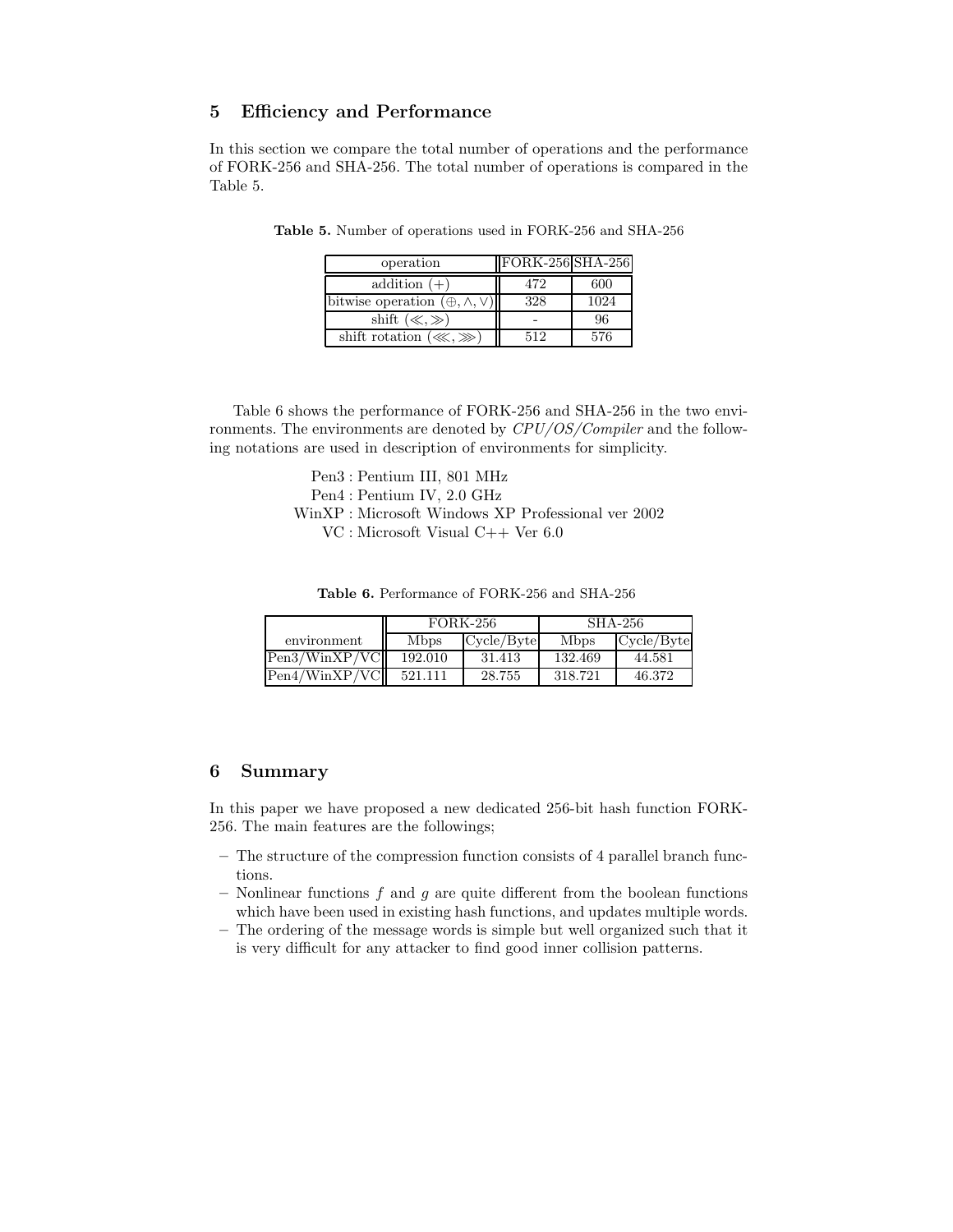According to our security analysis, FORK-256 looks resistant against existing attacks including Wang et al.'s attack, but we encourage the readers to give any further security analysis. Finally, our performance test shows that the performance of FORK-256 is faster than that of SHA-256, and we expect that the difference between the performance of FORK-256 and SHA-256 would increase after optimization.

## **Acknowledgement**

This research was supported by the MIC(Ministry of Information and Communication), Korea, under the ITRC(Information Technology Research Center) support program supervised by the IITA(Institute of Information Technology Assessment)

## **References**

- 1. E. Biham and R. Chen, "Near-Collisions of SHA-0," *Advances in Cryptology – CRYPTO 2004*, LNCS 3152, Springer-Verlag, pp. 290–305, 2004.
- 2. E. Biham, R. Chen, A. Joux, P. Carribault, C. Lemuet and W. Jalby, "Collisions of SHA-0 and Reduced SHA-1," *Advances in Cryptology – EUROCRYPT 2005*, LNCS 3494, Springer-Verlag, pp. 36–57, 2005.
- 3. B. den Boer and A. Bosselaers, "An Attack on the Last Two Rounds of MD4," *Advances in Cryptology – CRYPTO'91*, LNCS 576, Springer-Verlag, pp. 194–203, 1992.
- 4. B. den Boer and A. Bosselaers, "Collisions for the Compression Function of MD5," *Advances in Cryptology – CRYPTO'93*, LNCS 765, Springer-Verlag, pp. 293–304, 1994.
- 5. F. Chabaud and A. Joux, "Differential Collisions in SHA-0," *Advances in Cryptology – CRYPTO'98*, LNCS 1462, Springer-Verlag, pp. 56–71, 1998.
- 6. I. Damg˚ard, "A Design Priciple for Hash Functions," *Advances in Cryptology – CRYPTO'89*, LNCS 435, Springer-Verlag, pp. 416–427, 1989.
- 7. H. Dobbertin, "RIPEMD with Two-Round Compress Function is Not Collision-Free," *Journal of Cryptology* 10:1, pp. 51–70, 1997.
- 8. H. Dobbertin, "Cryptanalysis of MD4," *Journal of Cryptology* 11:4, pp. 253–271, 1998.
- 9. H. Dobbertin, A. Bosselaers and B. Preneel, "RIPEMD-160, a strengthened version of RIPEMD," *FSE'96*, LNCS 1039, Springer-Verlag, pp. 71–82, 1996.
- 10. R. C. Merkle, "One way hash functions and DES," *Advances in Cryptology – CRYPTO'89*, LNCS 435, Springer-Verlag, pages 428–446, 1989.
- 11. NIST/NSA, "FIPS 180-2: Secure Hash Standard (SHS)", August 2002 (change notice: February 2004).
- 12. R. L. Rivest, "The MD4 Message Digest Algorithm," *Advances in Cryptology – CRYPTO'90*, LNCS 537, Springer-Verlag, pp. 303–311, 1991.
- 13. R. L. Rivest, "The MD5 Message-Digest Algorithm," IETF Request for Comments, RFC 1321, April 1992.
- 14. B. Van Rompay, A. Biryukov, B. Preneel and J. Vandewalle, "Cryptanalysis of 3 pass HAVAL," *Advances in Cryptology – ASIACRYPT 2003*, LNCS 2894, Springer-Verlag, pp. 228–245, 2003.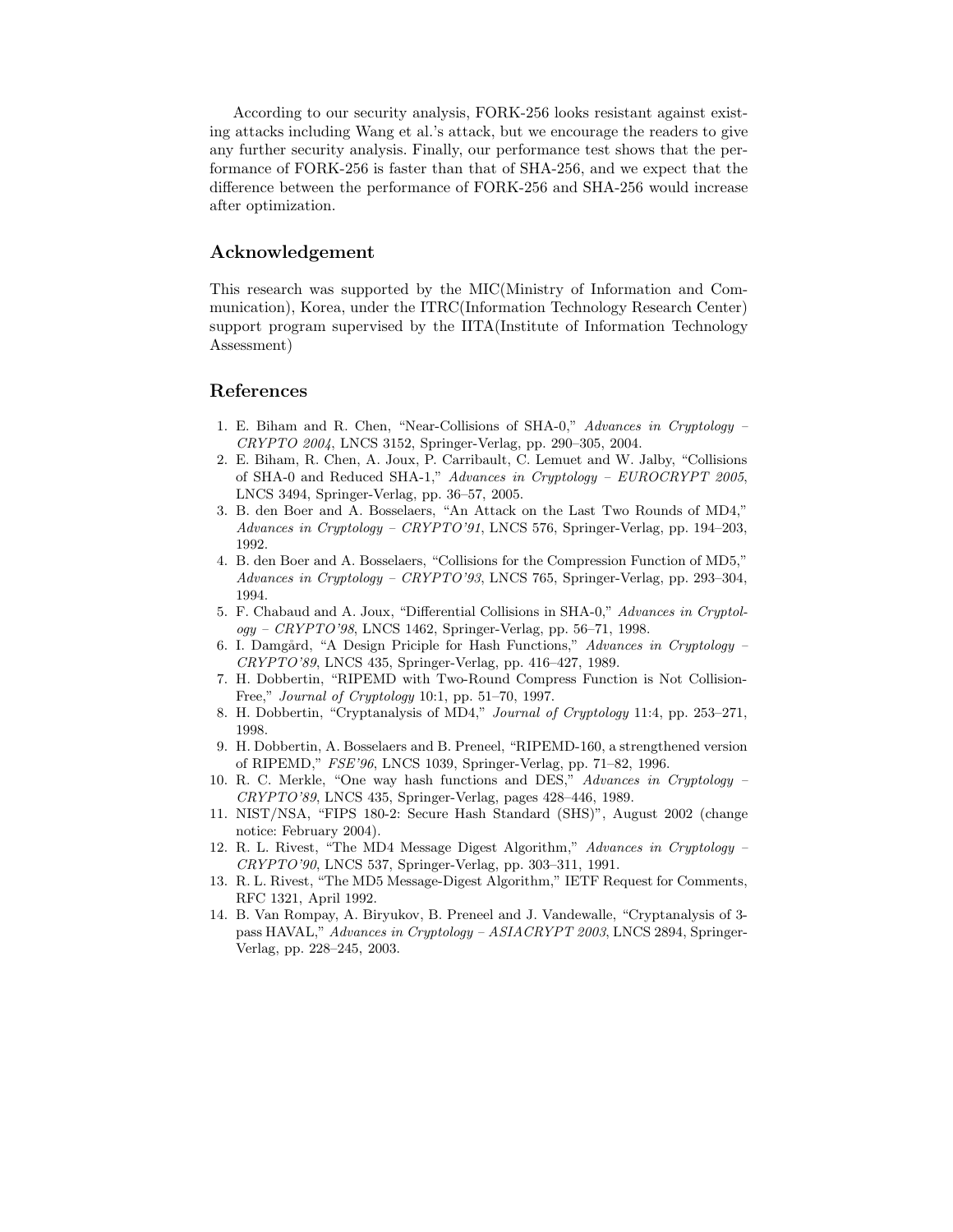- 15. X. Wang, X. Lai, D. Feng, H. Chen and X. Yu, "Cryptanalysis of the Hash Functions MD4 and RIPEMD," *Advances in Cryptology – EUROCRYPT 2005*, LNCS 3494, Springer-Verlag, pp. 1–18, 2005.
- 16. X. Wang and H. Yu, "How to Break MD5 and Other Hash Functions," *Advances in Cryptology – EUROCRYPT 2005*, LNCS 3494, Springer-Verlag, pp. 19–35, 2005.
- 17. X. Wang, H. Yu and Y. L. Yin, "Efficient Collision Search Attacks on SHA-0," *Advances in Cryptology – CRYPTO 2005*, LNCS 3621, Springer-Verlag, pp. 1–16, 2005.
- 18. X. Wang, Y. L. Yin and H. Yu, "Finding Collisions in the Full SHA-1," *Advances in Cryptology – CRYPTO 2005*, LNCS 3621, Springer-Verlag, pp. 17-36, 2005.
- 19. Y. Zheng, J. Pieprzyk and J. Seberry, "HAVAL A One-Way Hashing Algorithm with Variable Length of Output," *Advances in Cryptology – AUSCRYPT'92*, LNCS 718, Springer-Verlag, pp. 83–104, 1993.

## **A Source Code**

```
unsigned int delta[16] = {
        0x428a2f98, 0x71374491, 0xb5c0fbcf, 0xe9b5dba5,
        0x3956c25b, 0x59f111f1, 0x923f82a4, 0xab1c5ed5,
        0xd807aa98, 0x12835b01, 0x243185be, 0x550c7dc3,
        0x72be5d74, 0x80deb1fe, 0x9bdc06a7, 0xc19bf174
        \cdot#define ROL(x, n) ( ( (x) << n ) | ( (x) >> (32-n) ) )
#define f(x) (x + (ROL(x,7)^nROL(x,22)))#define g(x) (x \hat{C} (ROL(x,13)+ROL(x,27)))
#define step(A,B,C,D,E,F,G,H,M1,M2,D1,D2) \setminustemp1 = E+M2; \qquad \temp2 = g(temp1); \text{ temp3 = f(temp1+D2)};H = (H + ROL(temp2,21)) ^ ROL(temp3,17); \
    G = (G + ROL(\text{temp2}, 9)) \cap ROL(\text{temp3}, 5); \quad \BoxF = (F + temp2) \times temp3;
    E = temp1 + D2; \quad \Boxtemp1 = A+M1; \
    temp2 = f(temp1); temp3 = g(temp1+D1);D = (D + ROL(temp2,17)) ^ ROL(temp3,21); \
C = (C + ROL(temp2,5)) ^ ROL(temp3,9); \
    B = (B + temp2) \text{temp3};A = temp1 + D1;static void FORK256_Compression_Function(unsigned int *CV, unsigned
int *M) {
   unsigned long R1[8],R2[8],R3[8],R4[8];
    unsigned long temp1, temp2, temp3;
    R1[0] = R2[0] = R3[0] = R4[0] = CV[0];R1[1] = R2[1] = R3[1] = R4[1] = CV[1];R1[2] = R2[2] = R3[2] = R4[2] = CV[2];R1[3] = R2[3] = R3[3] = R4[3] = CV[3];R1[4] = R2[4] = R3[4] = R4[4] = CV[4];R1[5] = R2[5] = R3[5] = R4[5] = CV[5];R1[6] = R2[6] = R3[6] = R4[6] = CV[6];
```
 $R1[7] = R2[7] = R3[7] = R4[7] = CV[7];$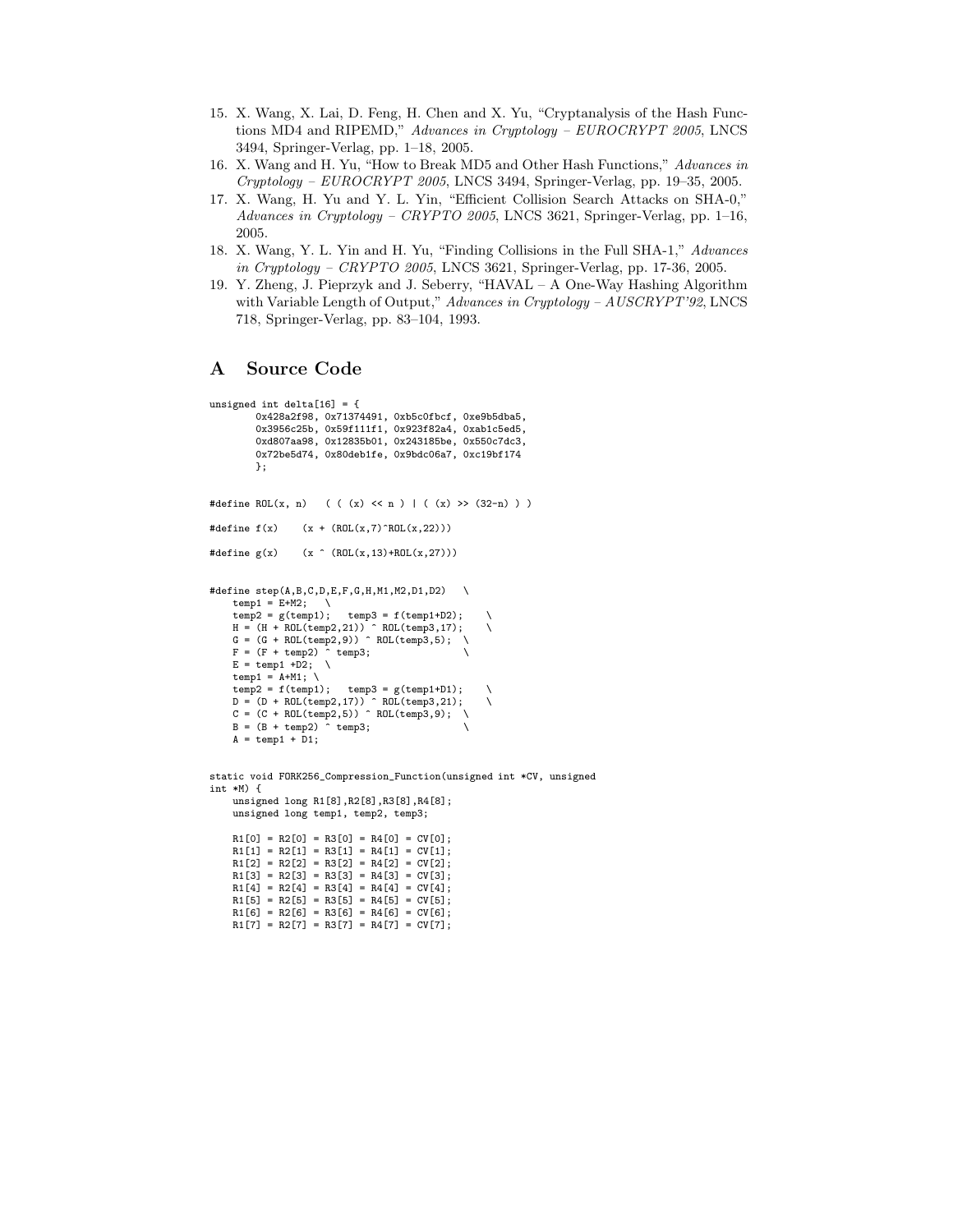```
step(R1[4],R1[5],R1[6],R1[7],R1[0],R1[1],R1[2],R1[3],M[8],M[9],delta[8],delta[9]);
step(R1[3],R1[4],R1[5],R1[6],R1[7],R1[0],R1[1],R1[2],M[10],M[11],delta[10],delta[11]);
step(R1[2],R1[3],R1[4],R1[5],R1[6],R1[7],R1[0],R1[1],M[12],M[13],delta[12],delta[13]);
step(R1[1],R1[2],R1[3],R1[4],R1[5],R1[6],R1[7],R1[0],M[14],M[15],delta[14],delta[15]);
// BRANCH2(CV,M)
step(R2[0],R2[1],R2[2],R2[3],R2[4],R2[5],R2[6],R2[7],M[14],M[15],delta[15],delta[14]);
step(R2[7],R2[0],R2[1],R2[2],R2[3],R2[4],R2[5],R2[6],M[11],M[9],delta[13],delta[12]);
step(R2[6],R2[7],R2[0],R2[1],R2[2],R2[3],R2[4],R2[5],M[8],M[10],delta[11],delta[10]);
step(R2[5],R2[6],R2[7],R2[0],R2[1],R2[2],R2[3],R2[4],M[3],M[4],delta[9],delta[8]);
step(R2[4],R2[5],R2[6],R2[7],R2[0],R2[1],R2[2],R2[3],M[2],M[13],delta[7],delta[6]);
step(R2[3],R2[4],R2[5],R2[6],R2[7],R2[0],R2[1],R2[2],M[0],M[5],delta[5],delta[4]);
step(R2[2],R2[3],R2[4],R2[5],R2[6],R2[7],R2[0],R2[1],M[6],M[7],delta[3],delta[2]);
step(R2[1],R2[2],R2[3],R2[4],R2[5],R2[6],R2[7],R2[0],M[12],M[1],delta[1],delta[0]);
// BRANCH3(CV,M)
step(R3[0],R3[1],R3[2],R3[3],R3[4],R3[5],R3[6],R3[7],M[7],M[6],delta[1],delta[0]);
step(R3[7],R3[0],R3[1],R3[2],R3[3],R3[4],R3[5],R3[6],M[10],M[14],delta[3],delta[2]);<br>step(R3[6],R3[7],R3[0],R3[1],R3[2],R3[3],R3[4],R3[5],M[13],M[2],delta[5],delta[4]);<br>step(R3[5],R3[6],R3[7],R3[0],R3[1],R3[2],R3[3],R3[4],
step(R3[4],R3[5],R3[6],R3[7],R3[0],R3[1],R3[2],R3[3],M[11],M[4],delta[9],delta[8]);
step(R3[3],R3[4],R3[5],R3[6],R3[7],R3[0],R3[1],R3[2],M[15],M[8],delta[11],delta[10]);
```
step(R1[0],R1[1],R1[2],R1[3],R1[4],R1[5],R1[6],R1[7],M[0],M[1],delta[0],delta[1]); step(R1[7],R1[0],R1[1],R1[2],R1[3],R1[4],R1[5],R1[6],M[2],M[3],delta[2],delta[3]); step(R1[6],R1[7],R1[0],R1[1],R1[2],R1[3],R1[4],R1[5],M[4],M[5],delta[4],delta[5]); step(R1[5],R1[6],R1[7],R1[0],R1[1],R1[2],R1[3],R1[4],M[6],M[7],delta[6],delta[7]);

// BRANCH4(CV,M) step(R4[0],R4[1],R4[2],R4[3],R4[4],R4[5],R4[6],R4[7],M[5],M[12],delta[14],delta[15]); step(R4[7],R4[0],R4[1],R4[2],R4[3],R4[4],R4[5],R4[6],M[1],M[8],delta[12],delta[13]); step(R4[6],R4[7],R4[0],R4[1],R4[2],R4[3],R4[4],R4[5],M[15],M[0],delta[10],delta[11]); step(R4[5],R4[6],R4[7],R4[0],R4[1],R4[2],R4[3],R4[4],M[13],M[11],delta[8],delta[9]); step(R4[4],R4[5],R4[6],R4[7],R4[0],R4[1],R4[2],R4[3],M[3],M[10],delta[6],delta[7]); step(R4[3],R4[4],R4[5],R4[6],R4[7],R4[0],R4[1],R4[2],M[9],M[2],delta[4],delta[5]); step(R4[2],R4[3],R4[4],R4[5],R4[6],R4[7],R4[0],R4[1],M[7],M[14],delta[2],delta[3]); step(R4[1],R4[2],R4[3],R4[4],R4[5],R4[6],R4[7],R4[0],M[4],M[6],delta[0],delta[1]);

step(R3[2],R3[3],R3[4],R3[5],R3[6],R3[7],R3[0],R3[1],M[5],M[0],delta[13],delta[12]); step(R3[1],R3[2],R3[3],R3[4],R3[5],R3[6],R3[7],R3[0],M[1],M[3],delta[15],delta[14]);

// output  $CV[0] = CV[0] + ((R1[0] + R2[0]) \cap (R3[0] + R4[0]))$ ;  $CV[1] = CV[1] + ((R1[1] + R2[1]) ^ (R3[1] + R4[1]))$ ;  $CV[2] = CV[2] + ((RI[2] + R2[2]) \cap (R3[2] + R4[2]))$ ; CV[3] = CV[3] + ((R1[3] + R2[3]) ^ (R3[3] + R4[3])); CV[4] = CV[4] + ((R1[4] + R2[4]) ^ (R3[4] + R4[4]));  $CV[5] = CV[5] + (R1[5] + R2[5]) ^ (R3[5] + R4[5]))$ ; CV[6] = CV[6] + ((R1[6] + R2[6]) ^ (R3[6] + R4[6])); CV[7] = CV[7] + ((R1[7] + R2[7]) ^ (R3[7] + R4[7]));

```
}
```
# **B Test Vector**

// BRANCH1(CV,M)

**Message** M (1 block)

4105ba8c d8423ce8 ac484680 07ee1d40 bc18d07a 89fc027c 5ee37091 cd1824f0 878de230 dbbaf0fc da7e4408 c6c05bc0 33065020 7367cfc5 f4aa5c78 e1cbc780

**Output of Compression Function**  $CV_1$ 

ebcc5b3d d3715534 a6a7a68a e6022b02 49c676ed 639a34b0 b8d978c2 cfdf1a2b

**Intermediate Values**